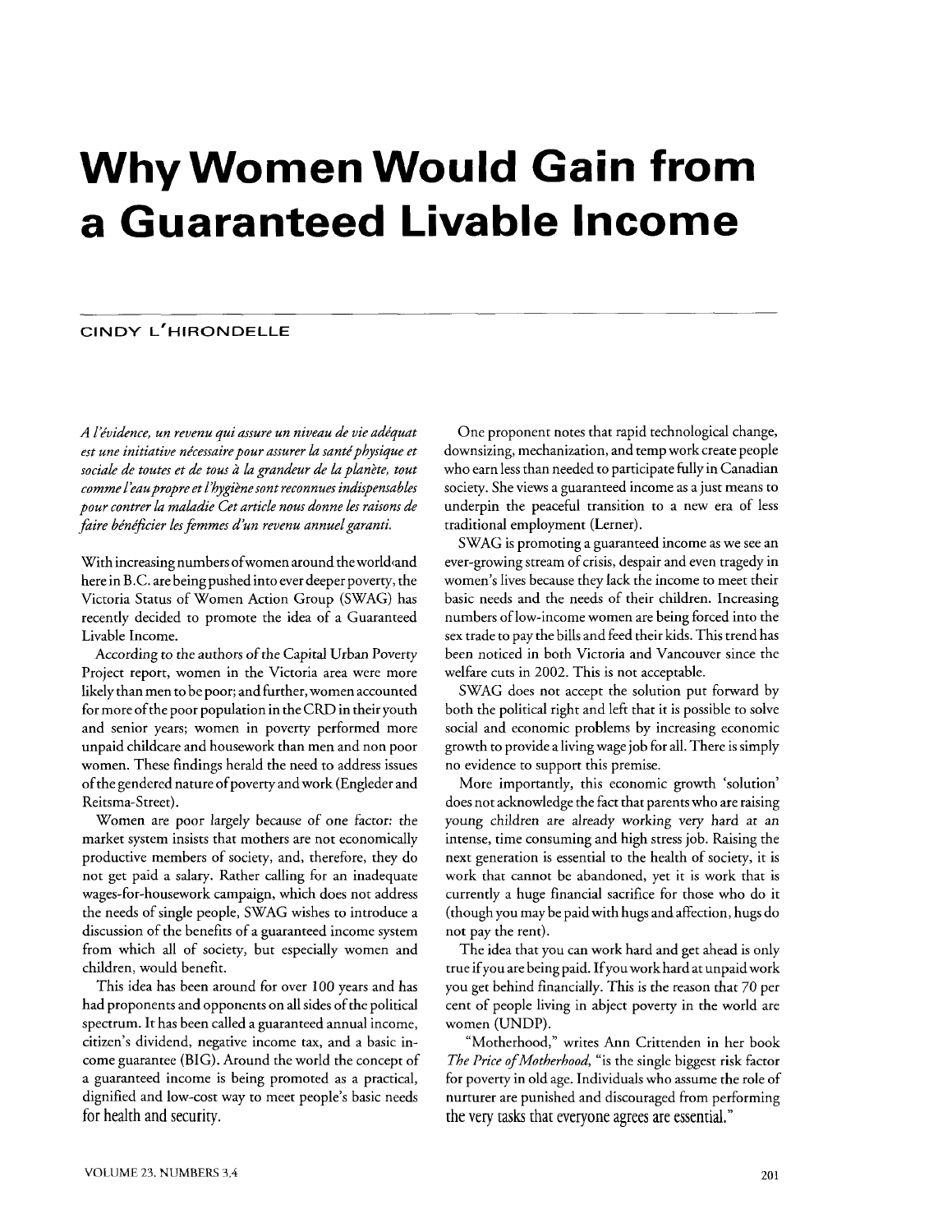To work, a guaranteed income program would have to be universal for women, children and men and it would have to be at a level high enough to meet a person's needs for food, shelter, health and dental care and other things necessary to a healthy life. This is why SWAG chooses to call it a Guaranteed Livable Income.

It would replace the many costly income support programs now in place and would remove the stigmatization that the welfare system engenders. It would also not

How and Why It Could Work: no one needs an income guarantee program because everybody can meet their needs by getting a job. B.C.'s welfare minister, Murray Coell, has asserted that "a job is the best social safety net" to justify the provincial government's plan to cut single people off welfare after two years.' Thus, in April 2004, almost 10,000 single people in Victoria will be completely cut off welfare and families with dependents will have their benefits cut by \$100 to \$200 per month. (This stat is no longer correct due to the fact that there are 57,000 less people on income assistance than one year prior. In Victoria there are 6350

# A guaranteed livable income should be looked at as a health **initiative. Just as cfean water and sanitation are recognized as essential in disease prevention, so should a guaranteed**  income be looked at as necessary to our physical and **social health and the health of the planet,**

penalize people if they find short term employment. Under current B.C. welfare laws, any earnings are deducted dollar for dollar (unless you are on disability benefits). Naturally, our progressive tax system would mean that those whose earnings are high would return the paranteed income through their taxes.

A guaranteed income system would be less costly than allowing people to live in poverty. One study has shown that it costs \$30,000 to \$40,000 for one homeless person per year for service and emergency shelter costs with an average of \$11,410 being spent just on criminal justice costs (Costs of Homelessness in British Columbia).

In addition, there is ample research that shows the biggest determinant of health is income. The Canadian Public Health Association document called "Health Impacts of Social and Economic Conditions" states: "the pathways between socio-economic status and health are well documented. The path that leads from poverty to poor nutrition and on to infectious diseases and chronic conditions is generally well understood."

Dr. Dennis Raphael from York University raises the alarm that "Poverty, not smoking, a bad diet or lack of exercise is the single best predictor of heart disease, and that because of social spending cuts, what the [Ontario] provincial government is doing to low-income families is like what they did to water" (Elliot). (A reference to the cuts in funding that led to the Walkerton tragedy.)

While many people will say we cannot afford a guaranteed income, we would argue that we cannot afford to do without it because of the high social and health costs of poverty.

## **Jobs For All Not the Solution**

The main argument against a guaranteed income is that

"emp1oyables"-including singles and employable parents-as of January 2003)

Even those on the opposite side of the political spectrum have espoused the jobs-for-all solution to poverty. Jim Stanford, an economist for the Canadian Auto Workers, argues against a basic income program. He states, "Progressives should be demanding a living wage for everyone." (Canadian Centre for Policy Alternatives, Monitor, Nov. 2000)

Jean Swanson from End Legislated Poverty in Vancouver has called the idea of a guaranteed income a "guaranteed disaster" on the basis that it would encourage employers to pay inadequate wages.

All these arguments presuppose that the solution to poverty is full employment at livingwages. However there is absolutely no evidence to show that this solution is possible or desirable.

The first staggering fact to digest is that almost half the world's population-2.8 billion people-lives on less than \$2 (U.S.) per day and 1.7 billion of those live on less than \$1 per day (World Bank statistics). Add to that the increasing numbers of people living in poverty in developed countries and one quickly realizes that the only way to give all those people a living-wage job would be to have a monumental increase in consumption and production.

This would break the bank, so to speak, of the world's natural resources and would put an impossible strain on the environment to absorb ever more industrial waste. William Rees, an urban planner at the University of British Columbia, estimates that it requires four to six hectares of land to maintain the consumption level of the average person from a high-consumption country. However, worldwide (in 1990) there were only 1.7 hectares of ecologically productive land for each person.

In addition, there is nothing compelling industries or